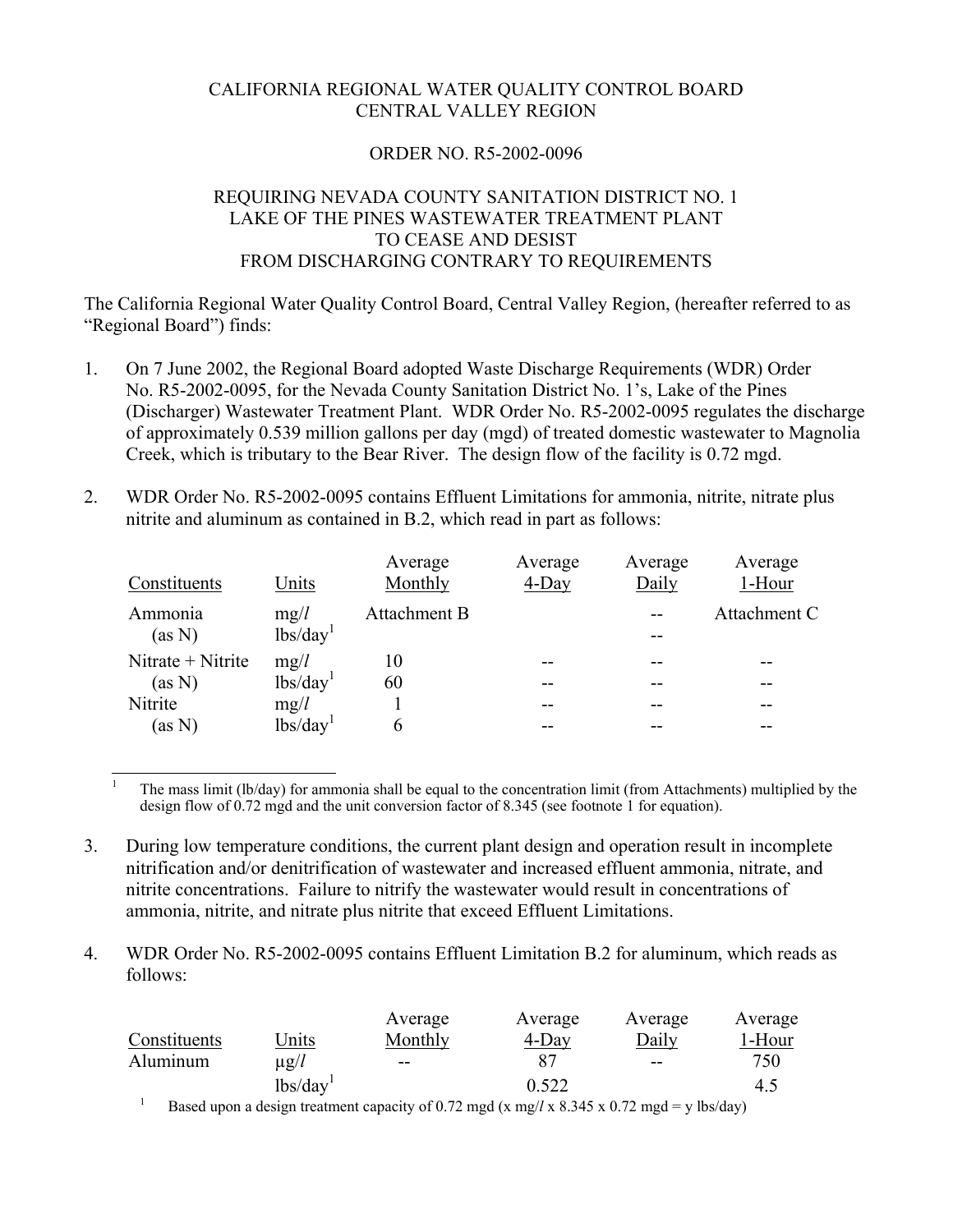# CEASE AND DESIST ORDER NO. R5-2002-0096 NEVADA COUNTY SANITATION DISTRICT NO. 1 LAKE OF THE PINES WASTEWATER TREATMENT PLANT NEVADA COUNTY

- 5. The Basin Plan prohibits the discharge of toxic materials in toxic concentrations. Based on information included in analytical laboratory reports submitted by the Discharger, aluminum in the discharge has a reasonable potential to cause or contribute to an in-stream excursion above a level necessary to protect aquatic life. U.S. EPA developed National Recommended Ambient Water Quality Criteria for protection of freshwater aquatic life for aluminum. Aluminum was detected in an effluent sample collected 6 April 2001 at a concentration of 820 µg/l. The recommended continuous concentration (maximum four-day average concentration) is 87 µg/l and the recommended maximum concentration (maximum one-hour average concentration) is 750 µg/l.
- 6. Based on the above findings, this discharge represents a threatened discharge of waste in violation of WDR Order No. R5-2002-0095, Effluent Limitations for ammonia, nitrate plus nitrite, nitrite, and aluminum.
- 7. In order to consistently comply with the ammonia, nitrate plus nitrite, and nitrite Effluent Limitations, nitrification and denitrification of the wastewater are necessary.
- 8. In order to consistently comply with the pH Effluent Limitation, a modified pH adjustment system may be necessary.
- 9. In accordance with California Water Code (CWC) Section 13385(j)(3), the Regional Board finds that, based upon operational capabilities, the Discharger is not able to consistently comply with the ammonia, nitrate plus nitrite, nitrite, and pH effluent limitations. The ammonia, nitrate plus nitrite, nitrite, and pH limitations are new requirements that become applicable to the permit after the effective date of adoption of the waste discharge requirements, and after 1 July 2000, for which new or modified control measures are necessary in order to comply with the limitation, and the new or modified control measures cannot be designed, installed, and put into operation within 30 calendar days.

Since the time schedules for completion of actions necessary to achieve full compliance exceed one year, interim requirements and dates for their achievement are included in this Order. This time schedule does not exceed five years. Source control and treatment actions can be taken to correct the violations that would otherwise be subject to mandatory penalties under California Water Code section 13385(h) and (i), and the Discharger can take reasonable measures to achieve compliance within five (5) years from the date the waste discharge requirements were required to be reviewed pursuant to Section 13380.

California Water Code Section 13385(j)(3) requires the Discharger to prepare and implement a pollution prevention plan pursuant to Section 13263.3 of the California Water Code. A pollution prevention plan addresses only those constituents that can be effectively reduced by source control measures. Ammonia, nitrate plus nitrite, and nitrite cannot be significantly reduced through source control measures in domestic wastewater, but aluminum can be reduced through source control measures. Therefore, this Order requires a pollution prevention plan.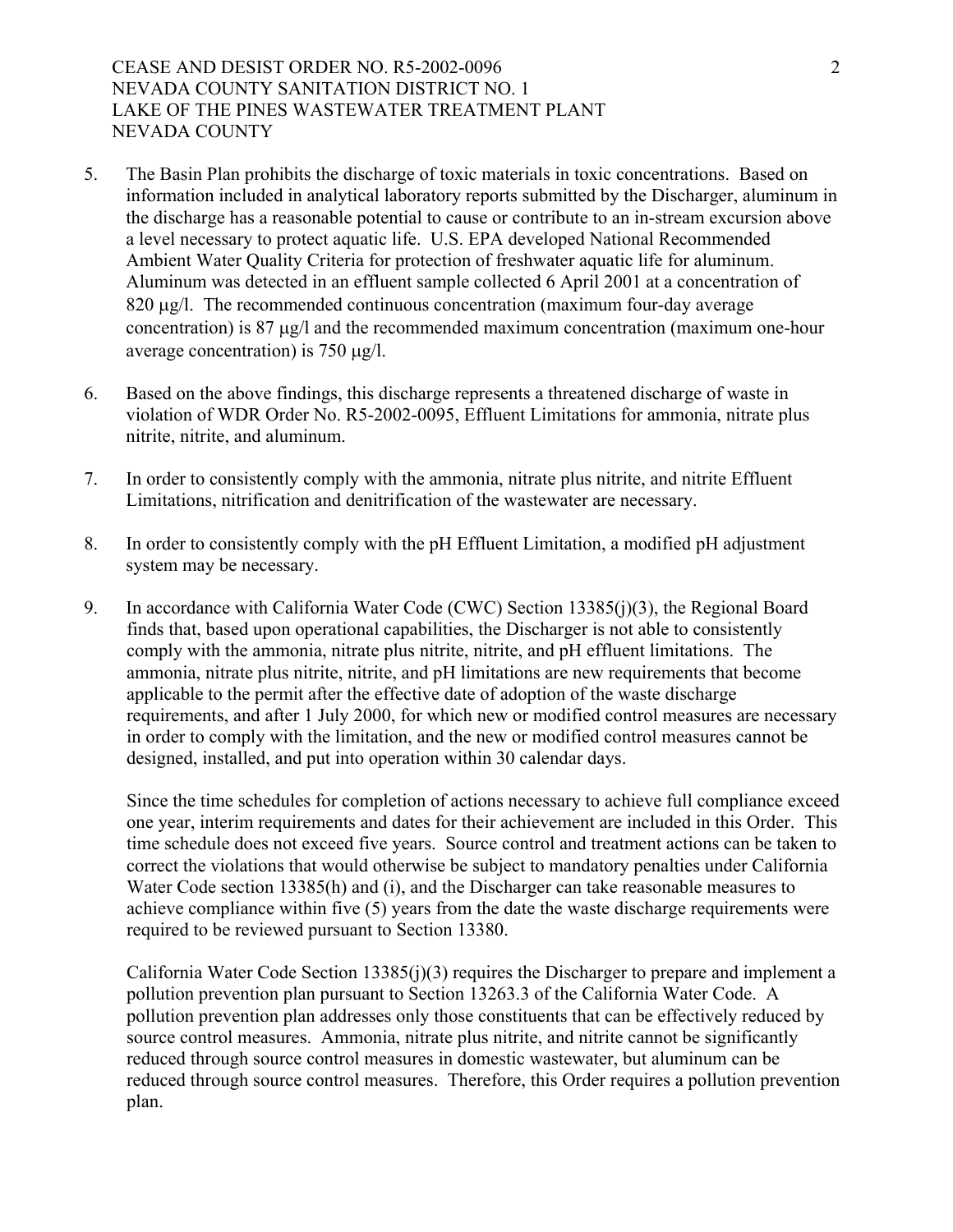CEASE AND DESIST ORDER NO. R5-2002-0096 NEVADA COUNTY SANITATION DISTRICT NO. 1 LAKE OF THE PINES WASTEWATER TREATMENT PLANT NEVADA COUNTY

Compliance with this Order exempts the Discharger from mandatory minimum penalties for violations of effluent ammonia, nitrate plus nitrite, nitrite, and aluminum limitations only, in accordance with California Water Code Section 13385(j)(3).

- 10. On 7 June 2002, in Sacramento, California, after due notice to the Discharger and all other affected persons, the Regional Board conducted a public hearing at which evidence was received to consider a Cease and Desist Order to establish a time schedule to achieve compliance with waste discharge requirements.
- 11. Issuance of this Order is exempt from the provisions of the California Environmental Quality Act (Public Resources Code, Section 21000, *et seq*.), in accordance with Section 15321 (a)(2), Title 14, California Code of Regulations.
- 12. Any person adversely affected by this action of the Regional Board may petition the State Water Resources Control Board (State Board) to review the action. The petition must be received by the State Board Office of the Chief Counsel, P.O. Box 100, Sacramento, CA, 95812-0100, within 30 days of the date on which the action was taken. Copies of the law and regulations applicable to filing petitions will be provided on request.

#### **IT IS HEREBY ORDERED THAT**:

- 1. The Nevada County Sanitation District No. 1 shall cease and desist from discharging and threatening to discharge contrary to Waste Discharge Requirements Order No. R5-2002-0095, Effluent Limitations for ammonia, nitrate plus nitrite, nitrite, and aluminum.
- 2. The Nevada County Sanitation District No. 1 shall comply with the following time schedule to assure compliance with the ammonia, nitrate plus nitrite, nitrite, and aluminum Effluent Limitations contained in Waste Discharge Requirements Order NO. R5-2002-0095 as described in the above Findings:

Task Compliance Date Progress Report/Implementation Schedule **31 October 2002**  Progress Reports<sup>1</sup> 30 April and 31 October of each year Pollution Prevention Plan **31 October 2002** Achieve Full Compliance **30 April 2007**

<sup>1</sup> The progress reports shall detail what steps have been implemented towards achieving compliance with waste discharge requirements, including construction progress, evaluate the effectiveness of the implemented measures, and assess whether additional measures are necessary to meet the time schedule.

3. Until full compliance with Waste Discharge Requirements Order NO. R5-2002-0095, Effluent Limitations B.1 is achieved, the Discharger shall operate the treatment plant in a nitrification/denitrification mode to the maximum extent practicable.